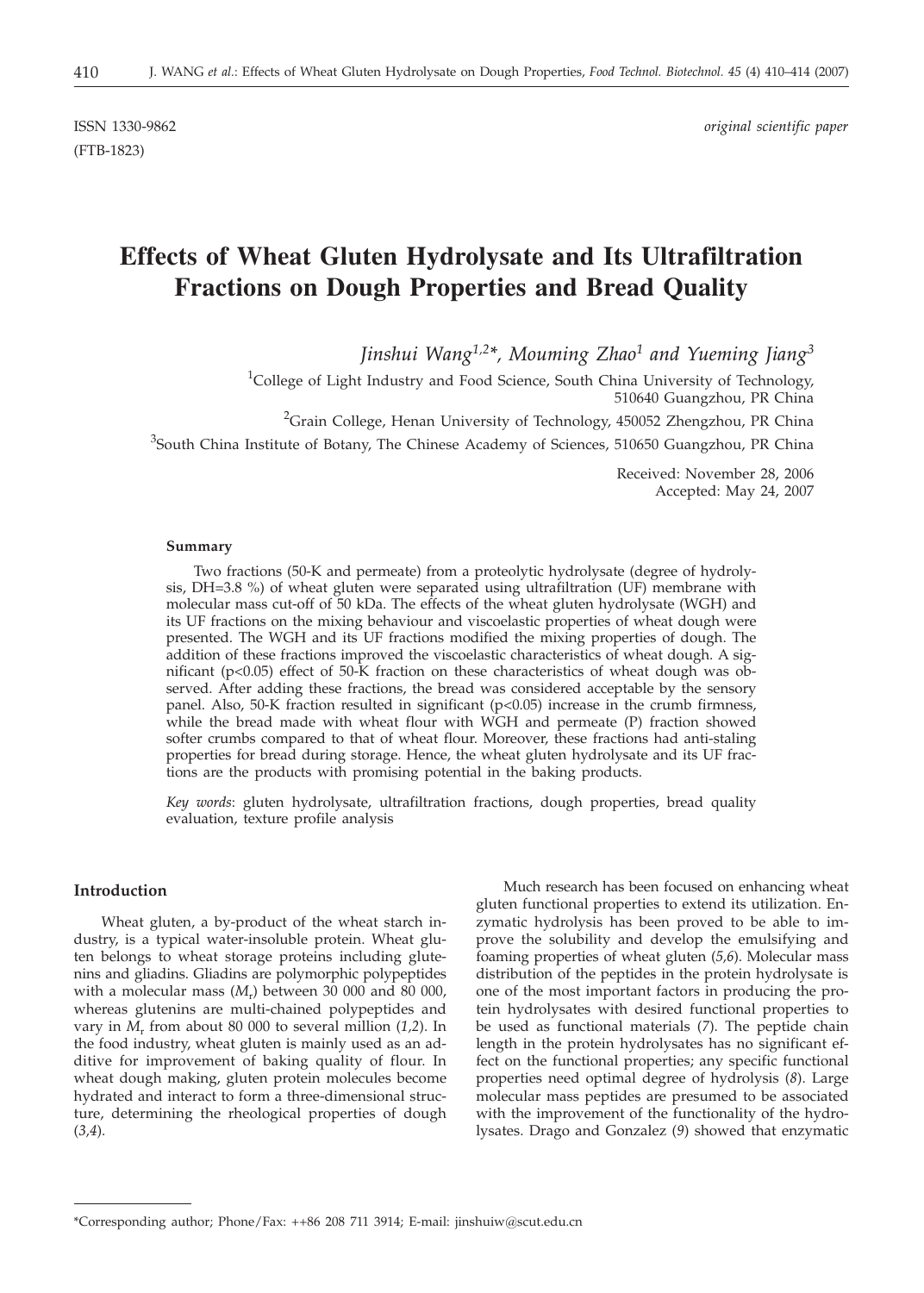hydrolysis of wheat gluten led to the fact that most of the key hydrolysate functional properties differ from those of the intact protein, they depend to a great extent on the molecular size or the degree of hydrolysis (DH). The extent of hydrolysis will depend on the final use of the hydrolysate. It is necessary to keep a balance between molecular size and flexibility. In the previous study, we found that the functional properties of the peptides obtained by enzymatic hydrolysis of gluten protein and membrane ultrafiltration were significantly different (*10*). Although other modified proteins have been widely used in the food industry, no literature on the effect of the modified wheat gluten on the food quality is available.

The aim of the present study is to investigate the effects of wheat gluten hydrolysate (WGH) and its ultrafiltration (UF) fractions on the dough properties (mixing and viscoelastic properties). The mixing and viscoelastic properties of wheat dough were determined using Farinograph and Alveograph. Change in bread quality of wheat flour with these fractions was evaluated. Moreover, potential use of the WGH and its fractions in breadmaking was also tested.

#### **Materials and Methods**

## *Materials and reagents*

A commercial blend of wheat flour was provided by Haixiang Flour (Zhengzhou, China). Commercial wheat gluten with 71.5 % (wet mass) of crude protein and 6.8 % of moisture was provided by Lianhua Co., Ltd. (Zhoukou, China). The commercial enzyme (Protamex<sup>TM</sup>, 105  $U/g$ ) was kindly provided by Novozymes, A/S (Beijing, China). ProtamexTM (EC 3.4.21.62/3.4.24.28) is a *Bacillus* protease complex developed for the hydrolysis of food proteins and fulfills the purity demands for food-grade enzymes set by the Joint FAO/WHO Expert Committee on Food Additives (JEFTA) and the Food Chemical Codex (FCC). Optimal working conditions for Protamex<sup>™</sup> are reported to be pH=5.5–7.5 at temperature of 35–60 °C (*11*).

# *Preparation of wheat gluten hydrolysate and its ultrafiltration fractions*

Preparation of wheat gluten hydrolysate and its UF fractions was carried out according to our previous method (*10*). The hydrolysate without membrane filtration was called WGH. A fraction of 8 % (by mass per volume) of aqueous dispersion of wheat gluten was incubated in a water bath at 48 °C for 10 min. When the gluten dispersion reached 48 °C, protease was added, at enzyme to substrate ratio of 2000 U/g. Proteolysis was performed at pH=6.8. At the end of the incubation period the enzyme was inactivated by heating for 10 min at 100 °C. The resulting hydrolysate was then rapidly cooled to about 25 °C in an ice bath and consecutively filtered through membrane filter with 50-kDa mass cut- -off (A/G Technology Co., model UFP-5-C, Needham, MA, USA). Finally, the retentate (50–K fraction) and permeate (P fraction) were freeze-dried and stored at –20 °C.

### *Determination of the degree of hydrolysis*

The degree of hydrolysis of WGH was measured by the *o*-phthaldialdehyde (OPA) (*12*). The gluten hydrolysate powder was solubilized at 1.25 mg/mL, in 12.5 mM Na borate buffer, pH=8.5, and 2 % (by mass per volume) sodium dodecyl sulphate (SDS). A volume of  $50 \mu L$  of this solution was mixed with 1 mL of reagent composed as follows: 50 mL of 0.1 M Na borate buffer, pH=9.3, 1.25 mL of 20 % (by mass per volume) SDS solution, 100 mg of N,N-dimethyl-2-mercaptoethylammonium chloride (DMMAC), and 40 mg of OPA dissolved in 1 mL of methanol. The mixture was allowed to stand for 2 min before measuring the absorbance at 340 nm. The number of amino groups was determined with reference to the L-leucine standard curve (between 0.5 and 5 mM). The increase in amino groups between native gluten and hydrolysate was attributed to proteolysis and DH was calculated by the following equation:

$$
DH=[(\alpha - n_i)/n_T] \cdot 100\frac{\%}{\ } \qquad \qquad /1/
$$

where  $n<sub>T</sub>$  is the total number of amino groups in native gluten after total hydrolysis with 6 M HCl for 24 h,  $n_i$  is the number of amino groups in native gluten and  $\alpha$  is the number of free amino groups measured in the gluten hydrolysate. DH was the mean of four determinations.

## *Evaluation of dough quality properties*

Farinograph absorption, dough development time and stability time were determined according to the methods of the American Association of Cereal Chemists (AACC) (*13*). Alveograph parameters were also measured by standard methods of the American Association of Cereal Chemists (*14*). The content of WGH and its fractions in wheat flour was 1 % (by mass).

#### *Baking procedure*

Baking performance was carried out according to our previous method with some modifications. The dough formulation comprised (in g): wheat flour 100, compressed yeast 1.6, sodium chloride 1.5 and shortening 3.0. The addition of water depended on a Farinograph test using the 500-BU (Brabender units) line. The resulting dough was allowed to rest for 15 min in a cabinet at 30 °C and 70 % relative humidity (RH). The bulk dough was then sheeted by a roller having two rolls of 50 $\cdot$ 12.6 cm<sup>2</sup>. The dough was divided into pieces of 80 g, hand-moulded, proofed at 30 °C and 96 % RH up to its maximum volume, and then baked for 18 min at 200 °C. Bread loaf specific volume was determined by rapeseed displacement. Bread was stored at 20 °C and 70 % RH for different time periods.

#### *Bread quality evaluation*

Bread quality was evaluated by mass, volume (determined by rapeseed displacement in a loaf volume meter), specific volume, moisture content, acceptance and crumb texture.

Bread firmness measurements were made with texture profile analysis (TPA) model of Texture Analyzer (TA-XT2i, Stable Micro Systems, England) according to our previous method (*15*). Before measurement, bread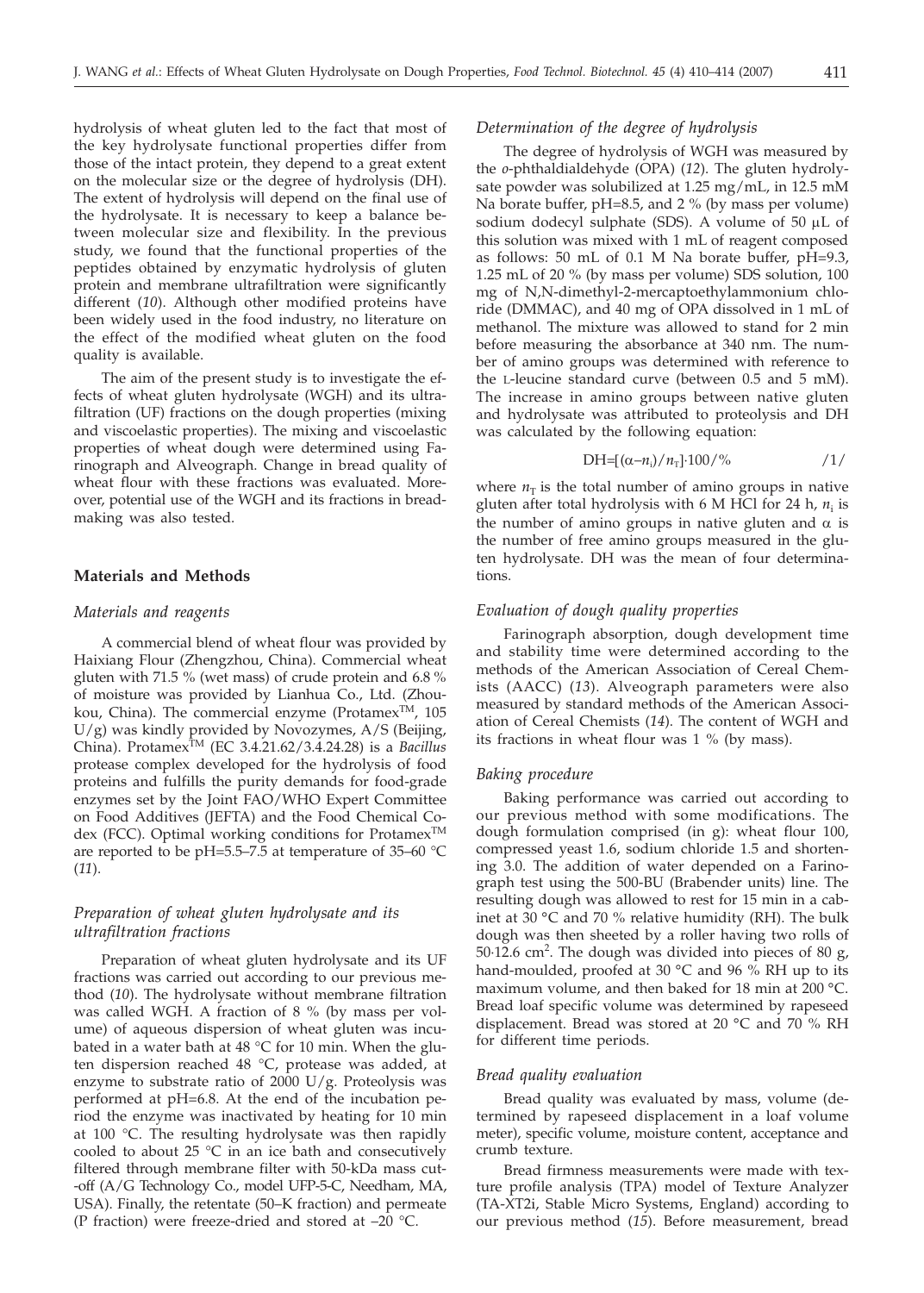was cooled at ambient temperature for 2 hours. On the test days, bread slices (15-mm thickness) were compressed using a 50-mm diameter aluminium plunger with a 5-kg load cell. The rates of pretest, test and posttest were 3.0, 1.7 and 1.7 mm/s, respectively. The compression curves of the breadcrumb (distance *vs*. force) were plotted, and the force readings (in Newton) at 25 % compression were taken as a measure of bread firmness in accordance with the AACC method 74-09 (*16*). Six slices were analyzed from each loaf. The parameters recorded were hardness, chewiness, cohesiveness, springiness and resilience.

#### *Statistical analysis*

All the tests were done in triplicate and data were averaged. Standard deviation was also calculated. Duncan's multiple-range test (*17*) was used to evaluate significantly different (p<0.01) means for each sample.

## **Results and Discussion**

## *Degree of gluten hydrolysis*

The degree of gluten hydrolysis in the study was  $(3.8\pm0.2)$  %. After membrane ultrafiltration (UF), the WGH was separated into two fractions, 50-K and P. The yield of the UF fractions was 56.7 and 43.3 %, respectively.

# *Influence of wheat gluten hydrolysate and its ultrafiltration fractions on dough mixing properties*

The addition of WGH and its UF fractions caused differences in the dough mixing behaviour measured by the Farinograph. Table 1 presents the main parameters recorded in the Farinograph. Water absorption (WA) or percentage of water is the water content required to yield dough consistency of 500 BU. Dough development time (DDT) is time to reach maximum consistency in minutes. Stability is time during which dough consis-

tency remains at 500 BU, and mixing tolerance index (MTI) is the difference in consistency between the highest peak and that 5 min later (in BU).

WGH and its UF fractions mainly modified the water absorption. Great increase was achieved by the addition of these fractions and the extent of the increase depended on the structure and molecular mass distribution of the added fractions. The highest water absorption was found with the addition of 50-K fraction, followed by WGH and P fraction. Dough development time and stability value are indicators of the flour strength, with higher values suggesting stronger dough. The gluten hydrolysate led to the decrease in dough development time, while  $50-K$  fraction resulted in significant ( $p<0.05$ ) increase. These fractions did not modify the stability, with the exception of WGH, which decreased it. The addition of 50-K fraction resulted in the significant  $(p<0.05)$ decrease of MTI, compared to the other two fractions. The Farinograph result shows that the addition of WGH and its UF fractions confers different mixing properties to the dough, probably due to their characteristics and molecular mass distribution. Enzymatic hydrolysis of the proteins results in three fundamental modifications: (*i*) an increase of the polar group number, which increases the product hydrophilicity, (*ii*) a decrease of the molecular mass chains, and (*iii*) changes in molecular conformation (*18*). Enzymatic hydrolysis modified the structure of wheat gluten. After hydrolysis, secondary linkages in wheat gluten proteins were destroyed. They weakened the cohesion and adhesion strength of gluten network. These modifications resulted in the changes in the rheological properties of dough.

# *Change in the viscoelastic characteristics of wheat dough*

The effects of added WGH and its UF fractions on the Alveograph characteristics of wheat flour dough are shown in Table 2. These characteristics include the deformation energy (*W*), tenacity or resistance to extension

Table 1. Farinograph analysis of wheat dough containing WGH and its UF fractions

|             | $WA/$ %           | DDT/min          | Stability/min    | MTI/BU         |
|-------------|-------------------|------------------|------------------|----------------|
| Wheat dough | $60.8{\pm}2.4$ ac | $4.5 \pm 0.2 b$  | $5.5 \pm 0.4a$   | 90±4.6bc       |
| $+1\%$ WGH  | $62.3 \pm 1.8c$   | $3.9 \pm 0.1$ ac | $4.8\pm0.3ab$    | 93±5.1b        |
| $+1\%50-K$  | $65.5 \pm 2.7$ d  | $6.8 \pm 0.3$ de | $5.5 \pm 0.3$ ac | $82{\pm}4.9a$  |
| $+1\%$ P    | $61.3 + 2.1ab$    | $4.6 \pm 0.1$ bc | $5.4 + 0.2ac$    | $92{\pm}5.0bc$ |

\*WA, water absorption; DDT, dough development time; MTI, mixing tolerance index. The values in the table are the means of triplicates. Means within a column followed by the same letter are not significantly different (p<0.05) according to Duncan's multiple range test

Table 2. Effect of WGH and its UF fractions on the Alveograph characteristics of wheat dough

|                           | Wheat dough      | $+1\%$ WGH               | $+1\%50-K$      | $+1\%$ P        |
|---------------------------|------------------|--------------------------|-----------------|-----------------|
| P/mm H <sub>2</sub> O     | $53\pm3.4c$      | $59 + 2.1$ <sub>bc</sub> | $69{\pm}3.7a$   | $56 \pm 2.5$ cd |
| L/mm                      | $123 \pm 5.6a$   | $121 \pm 4.3a$           | $106 \pm 2.9$   | $128 + 5.2ac$   |
| $W/10^{-4}$ J             | $136 \pm 5.1$ bc | $145 + 5.8c$             | $183 + 6.4a$    | $141\pm3.7$ bc  |
| P/L                       | 0.5              | 0.46                     | 0.65            | 0.43            |
| Proteolytic degradation/% | $16.7 \pm 0.8a$  | $5.4 \pm 0.2 b$          | $10.3 \pm 0.5c$ | $3.2 \pm 0.1$   |
|                           |                  |                          |                 |                 |

The values in the table are the means of triplicates. Means within a row followed by the same letter are not significantly different (p<0.05) according to Duncan's multiple range test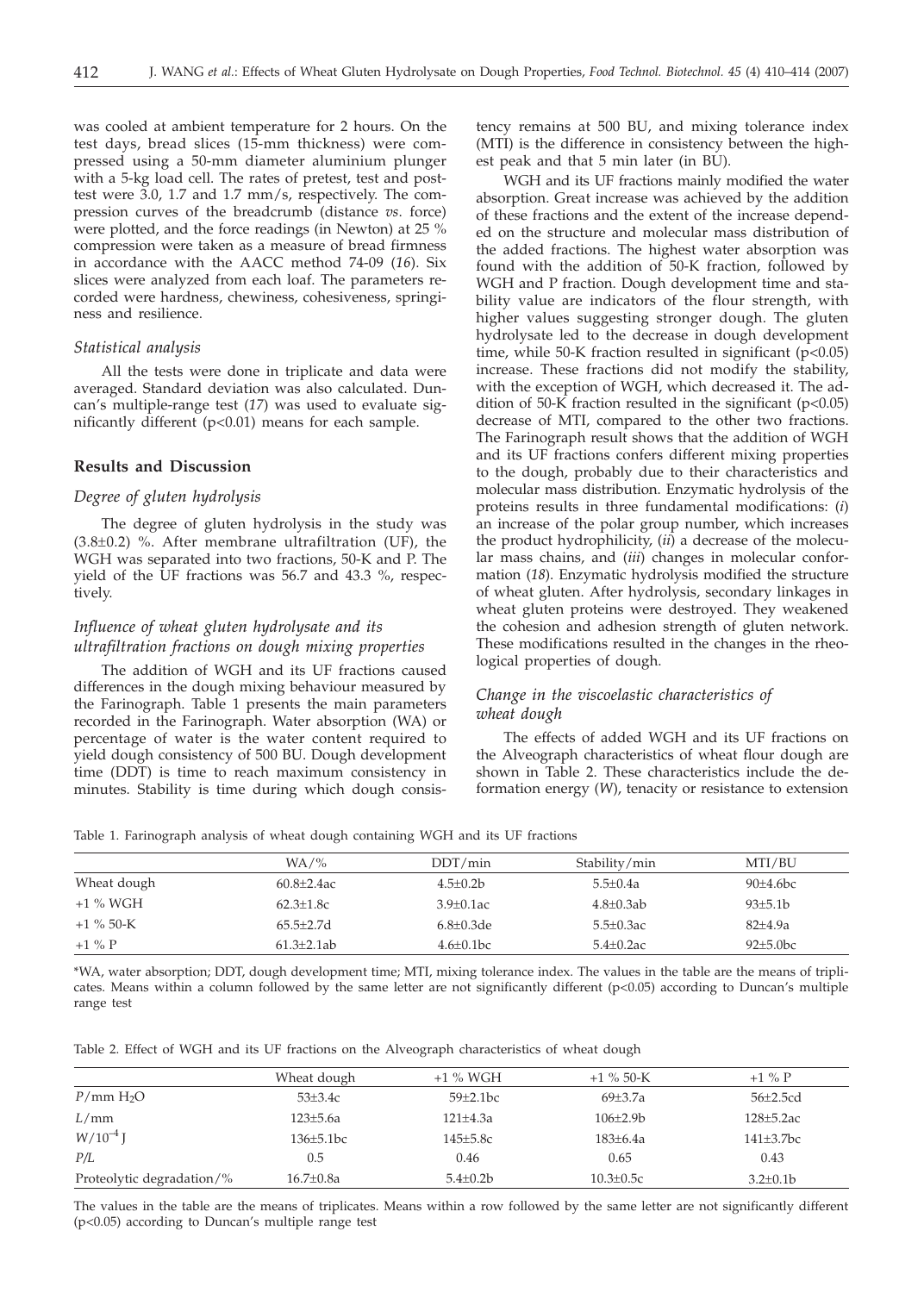(*P*), dough extensibility (*L*) and curve configuration ratio (*P/L*) of dough. The proteolytic degradation was determined by measurement of the Alveograph parameters after 3 h of incubation of dough pieces (*19*). The *P* value (dough resistance to deformation or tenacity) is an indicator of the ability of dough to retain gas. The *P* values increased with the addition of WGH and its UF fractions compared to the control. The highest effect was exhibited by 50-K fraction (69 mm  $H_2O$ ), followed by WGH, while P fraction  $(56 \text{ mm H}_2O)$  had the least influence. This is probably due to interactions between the added fractions and the wheat proteins.

*L* (the extensibility of dough) was generally known to be as a predictor of the processing characteristics of the dough. The gluten hydrolysate and P fraction did not modify the *L* values of the dough. *L* value was significantly ( $p<0.05$ ) reduced by adding 50-K fraction (106 mm) compared with the wheat flour dough sample (123 mm). The resulting effect on *P* and *L* became evident in the *P/L* value, which provides information about the elastic resistance and extensibility balance of flour dough. Hence, the addition of 50-K fraction led to the highest *P/L* ratio (0.65 *vs.* 0.5 in the wheat flour dough sample). The influence on *W* (the deformation energy) depended on the fractions considered. *W* values were increased by WGH and its UF fractions. The 50-K fraction produced the highest *W* value (183 *vs.* 136 in the wheat flour dough sample). Moreover, it is important to note that the addition of these fractions promoted a marked decrease of the proteolytic degradation, and therefore the addition of these fractions led to a great improvement of wheat protein behaviour, allowing long proofing times.

#### *Change in bread quality evaluation*

Table 3 summarizes the differences in bread quality. The loaf volume of wheat flour bread with WGH increased, compared to the wheat flour bread (p<0.05). Additionally, the loaf volume of wheat flour bread with added WGH was higher than that of wheat flour with UF fractions. This is different from the reports of Batey (*20*), who found that gluten hydrolysate did not improve the bread loaf volume significantly. In terms of specific bread volume, complement of P fraction resulted in significant ( $p<0.05$ ) decrease. The breads from wheat flour containing WGH and P fraction had higher moisture content compared to the bread from wheat flour, as observed in Table 3. The bread with 50-K fraction was the exception to this trend, since its moisture content was lower than of the bread with wheat flour.

According to the TPA shown in Table 3, addition of 50-K fraction increased significantly  $(p<0.05)$  the hardness of bread, while the addition of WGH and P fraction gave softer crumbs. The same trends were observed with the chewiness of the bread  $(p<0.05)$ . Other parameters from the TPA did not show obvious changes. The crumb softness effect produced by WGH and P fraction is noteworthy in this study.

After adding WGH and its UF fractions, the loaves of bread were judged by the consumer panelists as acceptable, scoring >5 for each specific sensory characteristic and overall acceptability (Table 3).

#### *Change in bread firmness during storage*

Fig. 1 shows the change (increase) in bread crumb firmness during storage at 25 °C. The addition of gluten hydrolysate and its UF fractions led to slow increase in the firmness of bread during storage. The lowest firmness was observed in bread in the presence of 1 % WGH after storage for 3 days. Although the initial firmness of the bread containing 1 % 50-K fraction was higher than that of the bread made of wheat flour, its final firmness was far lower than the control. Thus, slower increase in

Table 3. Effect of WGH and its UF fractions on the wheat bread evaluation

|                           | Bread with flour  | $+1$ % WGH       | $+1\%50-K$         | $+1\%$ P        |
|---------------------------|-------------------|------------------|--------------------|-----------------|
| Loaf volume/mL            | $630 \pm 27c$     | $645 \pm 31a$    | $618\pm24$ bc      | $621 \pm 27c$   |
| Specific volume/ $(mL/g)$ | $4.3 \pm 0.2$ ac  | $4.5 \pm 0.1a$   | $4.1\pm0.2ab$      | $3.8 \pm 0.1$ d |
| Moisture content/ $\%$    | $35.7 \pm 1.2a$   | 37.8±1.5ac       | $32.4 \pm 1.0$ ab  | $36.5 \pm 1.1a$ |
| Sensory analysis          |                   |                  |                    |                 |
| Grain                     | $5.9 \pm 0.3$ ac  | $6.4 \pm 0.2$ ab | $5.6 \pm 0.5$ ac   | $5.9 \pm 0.1a$  |
| Crumb smoothness          | $6.1 \pm 0.5c$    | $6.3 \pm 0.3$ ac | $6\pm0.2$ bc       | $6\pm0.4c$      |
| Aroma                     | $6.6 \pm 0.4a$    | $7.3 \pm 0.4c$   | $6.9 \pm 0.2$ ab   | $6.7 \pm 0.3a$  |
| Flavour                   | $6.8 + 0.6c$      | $7.5 \pm 0.4$ b  | $7+0.3ac$          | $6.9 \pm 0.5c$  |
| Overall acceptability     | $6.3 \pm 0.3$ ab  | $6.9 \pm 0.5$ ac | $6.1\pm0.1ab$      | $6.5 \pm 0.6a$  |
| TPA parameters            |                   |                  |                    |                 |
| Hardness                  | $253.6 \pm 34.5a$ | $198.7 + 27.1ac$ | $272.1 \pm 36.9 b$ | $208.4 + 25.7a$ |
| Chewiness                 | 198.4±20.1c       | 136.2±12.3cd     | $201.5 \pm 15c$    | 142.7±15.8b     |
| Cohesiveness              | 0.756             | 0.758            | 0.754              | 0.755           |
| Springiness               | 0.961             | 0.965            | 0.972              | 0.968           |
| Resilience                | 0.502             | 0.511            | 0.498              | 0.504           |

<sup>a</sup>Nine point hedonic scale ratings: 9=extremely like and 1=extremely dislike. The values of loaf volume, specific volume and TPA parameters in the table are the means of triplicates. Sensory analysis was performed according to the section of Materials and Methods. Means within a row followed by the same letter are not significantly different (p<0.05) according to Duncan's multiple range test